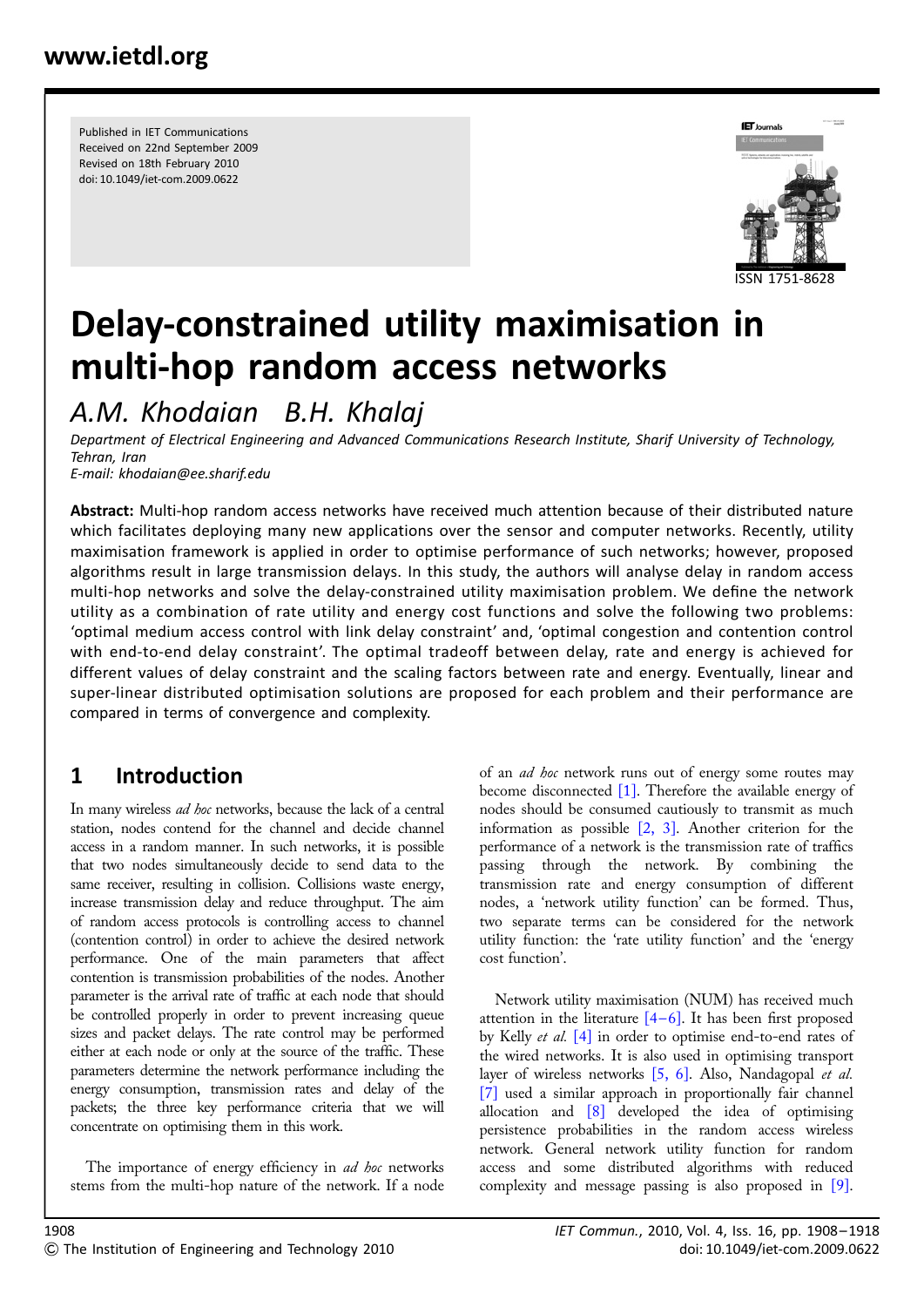Most of the researches in the field only consider the rate or throughput in the network utility function; however, our goal is to also incorporate energy consumption in the network utility function. In contrast, there are many research activities that their objective is to minimise energy cost function or maximise lifetime for wireless ad hoc networks  $[10-12]$ , without considering the rate at the same time.

Transmission delay is another important parameter for the network performance and practically a delay limit should be assumed for the packets in the network. Such delay constraint depends on the type of traffic and the required quality of service (QoS) level. It should be noted that one of the issues in random access networks is the size of queues, for example, in Aloha the average length of the queues in some nodes may go to infinity [13]. Setting a delay limit for the packet transmission is therefore equivalent to setting a limit for the average queue length. Some recent papers have also addressed the stability of random access networks and proposed algorithms that control transmission probabilities with queue sizes [14, 15]. It is shown that although such algorithms will reduce delay, they cannot limit the expected delay and optimality of them is not verified as well. To the best knowledge of the authors, the work presented in this paper is the first case, which considers rate and energy optimisation along with delay constraints in multi-hop random access networks. Although [5, 8] have formulated and solved NUM for the random access model, they have neither considered the energy consumption nor the delay constraint. Also, optimal utility lifetime tradeoff has been achieved in [12] for nonrandom access networks, however, no delay constraint was considered in that approach. Finally, delay minimisation for single-hop slotted-Aloha was considered in [16]; however, energy minimisation and fairness among nodes were not addressed.

In an earlier paper [17], we solved the problem of optimising network utility (as a function of energy and transmission rate) in random access networks but without any delay constraint. In [18], the notion of delay was added to the context of optimising random access networks and a delay constraint was set for each link, but end-to-end delay constraint and optimisation of the transport layer was not discussed. In this paper, we extend our work in [18] in two ways:

1. Proposing a new distributed solution for the problem of 'optimal medium access control (MAC) with delay constraint', which is a non-iterative, suboptimal solution shown to be close to optimal.

2. Defining the new problem of 'optimal congestion and contention control with end-to-end delay constraint' and presenting linear and super-linear distributed solutions for it.

The rest of the paper is organised as follows: the network model and analysis of delay is presented in the next section.

Then, in Section 3 we formulate the 'optimal MAC with delay constraint' problem by defining the goal functions and the link delay constraint and proposing distributed algorithms for solving it. The 'Optimal congestion and contention control with end-to-end delay constraint' problem and the required solutions are presented in Section 4. Section 5, investigates the tradeoff between energy, rate and delay; it also contains numerical results of the distributed algorithms. Finally, we conclude the paper and review its contributions in Section 6.

# 2 Network model and analysis

### 2.1 Network topology and definitions

Suppose a slotted-Aloha ad hoc network consisting of N nodes that transmit their packets through their neighbours using the set of links L. Each node selects one of its links and transmits with probability  $p_{ij}$  where i is the transmitter's index and  $j$  is the receiver's index. The transmission probability of node  $i$ , which is equal to the sum of transmission probabilities of its output links is defined by  $P_i$ . We assume that nodes transmit during time slots whose duration equals the packet transmission time. Nodes are supposed to have infinite buffers such that no packet drop occurs. We also assume that the distribution of packet arrival at each node is Poisson and independent of the other nodes. It is also assumed that in the case of collisions on link  $(i, j)$  the packet is retransmitted with the same probability  $p_{ij}$  until it is successfully received at the other end. The transmission probability is the same for original or retransmitted packets. Although this is not proved to be the optimum possible retransmission mechanism, increasing transmission probability of collided packets can increase collisions in the network and reducing it will increase delay of collided packets. As a result, we have not changed it for retransmissions. Note that the optimal transmission probabilities are inherently smaller for areas that have higher probability of collision.

The set of neighbours of node i is denoted by  $N_i$ , and the set of nodes which node *i* transmits to them and the set of nodes that transmit to node i are denoted by  $O_i$  and  $I_i$ , respectively. In this paper, we assume that all nodes have equal power, resulting in symmetric neighbourhoods, that is,  $i \in N_i \Leftrightarrow j \in N_i$ . The case that neighbours use unequal powers was considered in [17]. Although such assumption can be easily incorporated in the current work, it has not been considered in this paper in order to simplify the formulations.

S denotes set of information sources, where source  $s \in S$ uses subset of links,  $L(s) \in L$ , as a route to transmit its data. We assume no loop exists in the set  $L(s)$  and there is a single possible and predefined path from source to destination. The set of sources that share link  $(i, j)$  for transmission of traffic is defined by  $S(i, j) = \{s \in$  $S|(i, j) \in L(s)$  and, therefore  $(i, j) \in L(s)$  if and only if,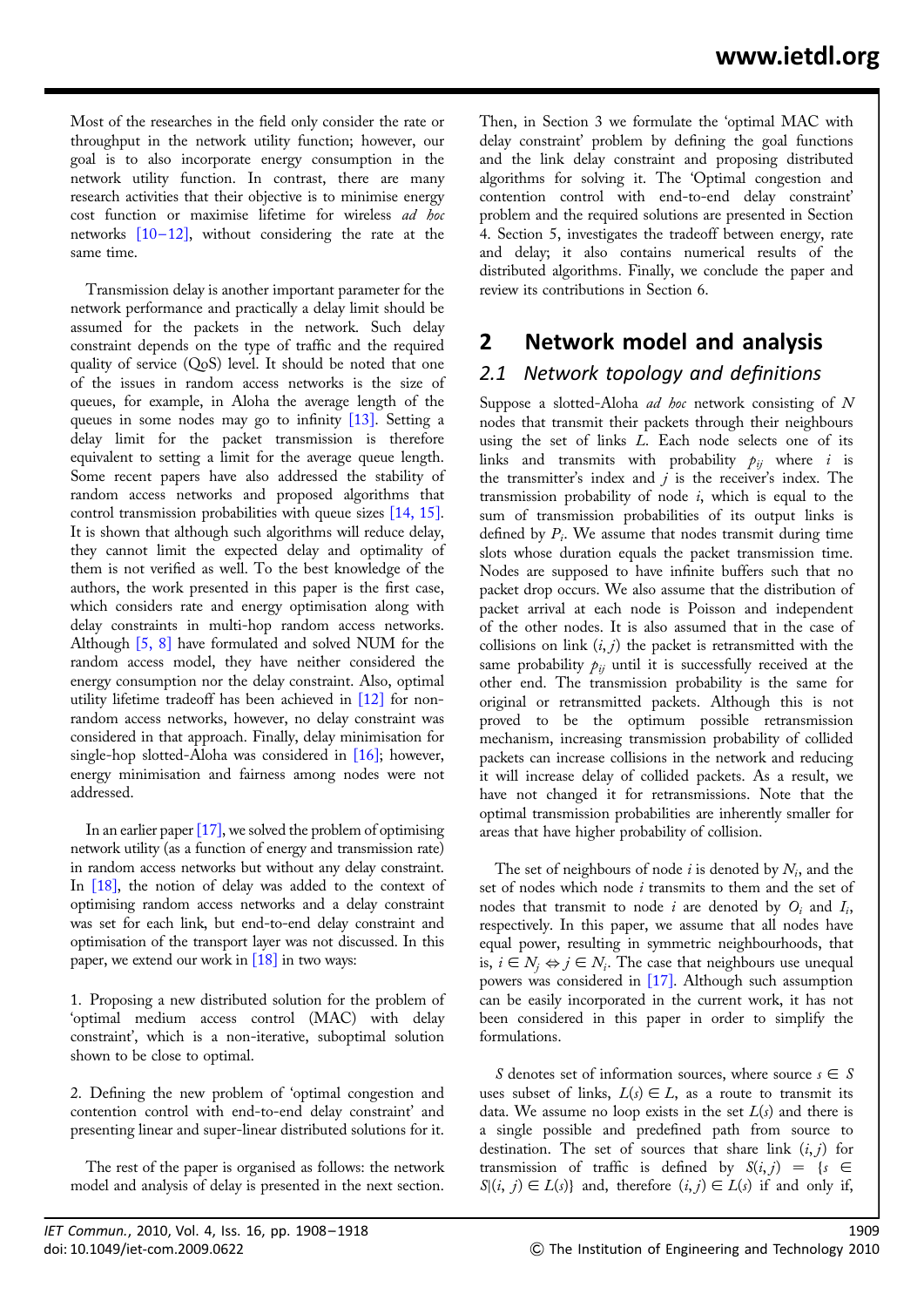$s \in S(i, j)$ . We use, (packet/slot), as the unit for transmission rate and also assume that all nodes use the same packet size in the slotted network.

#### 2.2 Queueing model and delay analysis

We assume a separate queue for each link and model the packet arrival at such queues by a Poisson process. When a packet collides it does not return to the queue, but waits until it is served successfully. In order to make the problem tractable, we assume that a link will send dummy packets with the same probability of transmitting data packets when its queue is empty. This is a common assumption in queuing models of random access networks  $([19])$  in order to achieve independent queues for different links. This assumption will overestimate the number of collisions. However, since transmission probabilities are selected based on a delay requirement, dummy packets will only constitute a small fraction of the traffic and our results will be close to the case of original network where no dummy packets are transmitted. Simulation results in Section 5 confirm this closeness. Subsequently, we can use the following Pollaczek–Khinchin formula for M/G/1 queues to estimate the queueing delay [20]

$$
D = W + \bar{S} = \bar{S} + \frac{r\overline{S^2}}{2(1-\rho)}
$$
(1)

where W is the waiting time of the queue,  $\bar{S}$  is the average service time, r is the arrival rate and  $\rho = r\bar{S}$  is the queue utilisation. Calculating delay with (1) requires computation of the first- and second-order mean of the service time. The service time of each link depends on the transmission probability of that link and the collision probability. In the case of slotted access, the service time is a discrete random variable and the probability of transmission after  $k$  time slots is equal to  $x(1-x)^k$ , where x is the successful transmission probability in each slot. Mean and variance of the service time are then given by

$$
\bar{S} = 1/x, \quad \sigma_S^2 = \frac{1-x}{x^2}
$$
 (2)

Using (1) and (2) the link delay, in number of slot times, can be found

$$
D = \frac{1}{x} + \frac{r((2-x)/x^2)}{2(1 - (r/x))} = \frac{1}{x} + \frac{r(2-x)}{2x(x-r)} = \frac{(1 - (r/2))}{(x-r)}
$$
(3)

The end-to-end delay of a session can also be computed as the sum of link delays throughout the path of each session.

# 3 Optimal MAC with delay constraint

Our goal in this section is to optimise MAC parameters in order to achieve minimum energy consumption and maximum rate utility in the network. Solving such a bicriterion problem is equivalent to finding Pareto optimal points [21]. Also, an additional delay limit for the links of the network is considered in this bi-criterion problem. In problems where the goal and constraint functions are convex, it is common to use scalarisation in order to find the Pareto optimal points. Thus, the first step would be to show convexity of the problem. Subsequently, scalarisation can be used in order to form a convex problem and achieve Pareto optimal points.

#### 3.1 Convex formulation

The rate utility function,  $U_r$ , in the MAC layer is defined as the summation of rate utilities over all links. In order to achieve proportional fairness between links we use the same approach as  $[7, 8]$ , and define rate utility as a logarithmic function of the link rates

$$
U_{\mathbf{r}} = \sum_{(i,j)\in L} \log(r_{ij})
$$
 (4)

Therefore the rate utility which is the goal function to be maximised would be concave. Another goal function that should be formulated is the energy consumed in the network. The required energy to transmit a packet by node i is equal to  $e_i$ , so the average energy consumption of node i transmitting with probability  $P_i$  in one timeslot is given by  $E_i = e_i \times P_i$ . Note that as described in Section 2, we have assumed the same transmission probabilities at all time slots, for original packets, retransmissions and dummy packets, so there is the same expectation of energy consumption at all slots. In this paper, we assume equal transmission power for the nodes and thus, total energy consumption of the network is given by the following linear function

$$
E = \sum_{i \in N} E_i = \sum_{i \in N} e_i P_i \tag{5}
$$

The network parameters targeted for the optimisation problem are the transmission probabilities and arrival rates. The rate utility and negative of the energy cost are goal functions that should be maximised and were shown to be convex functions of transmission rate and probabilities. The next step is to show that the constraints are also convex functions of these parameters. The link delay constraint, mentioned in Section 2, can be reformulated as follows

$$
D_{ij} = \frac{(1 - r_{ij}/2)}{(x_{ij} - r_{ij})} < D_{\rm c} \Rightarrow r_{ij} + \frac{(1 - r_{ij}/2)}{D_{\rm c}} < x_{ij} \tag{6}
$$

where  $D_c$  is the delay constraint for the links and  $x_{ii}$  is the successful transmission probability over the link  $(i, j)$ . Analysing  $x_{ij}$  in non-saturated network is known to be very complex [22]. As explained in Section 2 successful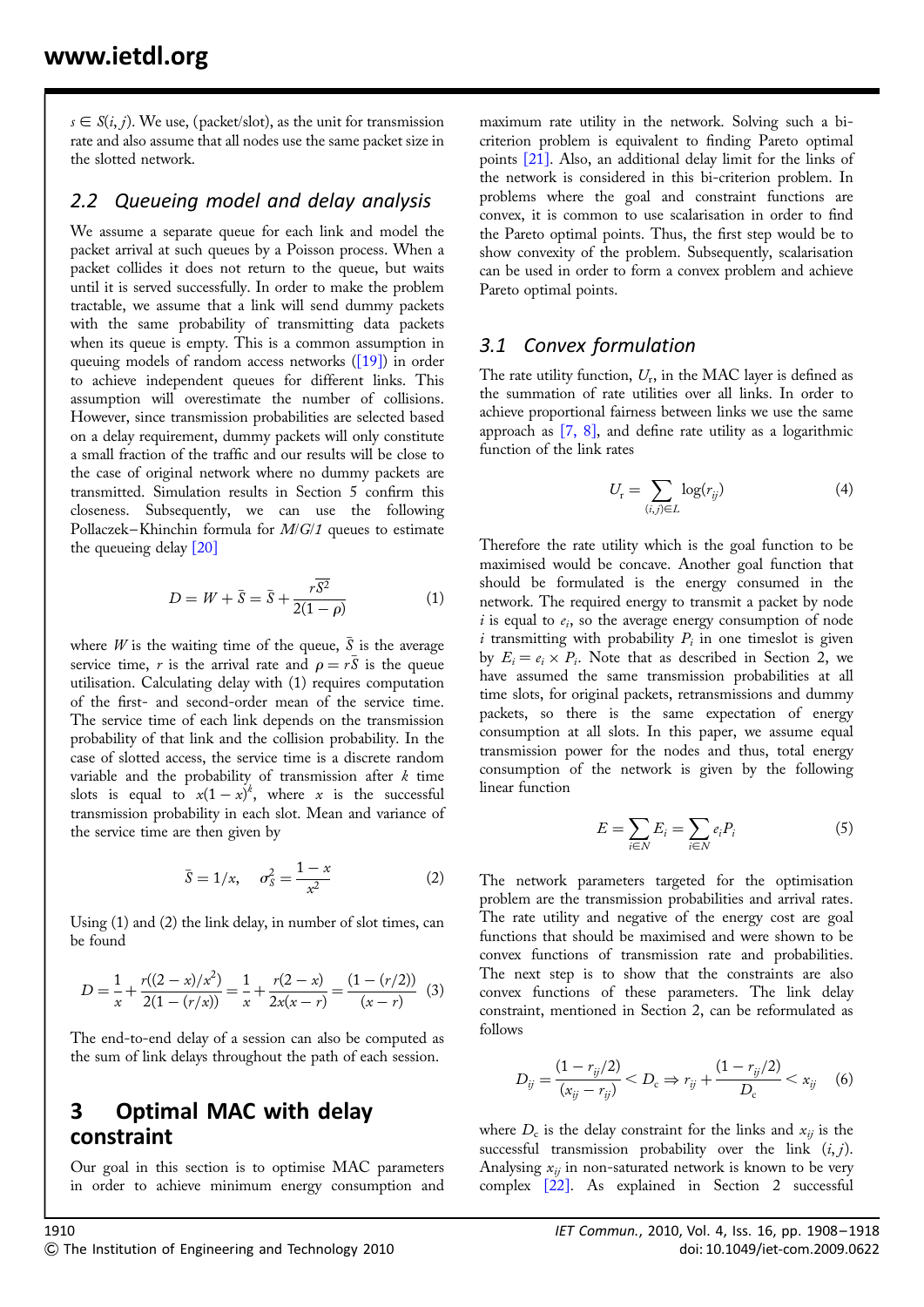transmission probability depends only on transmission probability of the link, receiver and interfering neighbours

$$
x_{ij} = p_{ij}(1 - P_j) \prod_{l \in N_j^{in} - \{i\}} (1 - P_l)
$$
 (7)

Equation (7) shows that  $x_{ij}$  has a product form. In order to obtain a convex delay constraint as a function of  $p_{ij}$ , we first use a logarithmic function, which is monotonically increasing and preserves the inequality, on both sides of (6)

$$
\log \left( r_{ij} + \frac{(1 - r_{ij}/2)}{D_c} \right) - \log(P_{ij}) - \log(1 - P_j) - \sum_{l \in N_j^{in} - \{i\}} \log(1 - P_l) < 0 \tag{8}
$$

It is easy to show that the above constraint is a concave function of the arrival rates  $r_{ij}$ . Therefore by using a change of variables of the form  $z_{ij} = \log(r_{ij})$ , the delay constraint can be shown as a convex function of  $z_{ij}$ . In this way, the rate utility also changes to a linear function

$$
U_{\rm r} = \sum_{(i,j)\in L} z_{ij} \tag{9}
$$

We can now use the scalarisation scheme for the convex goal functions in order to formulate a convex problem and find the Pareto optimal points

$$
\begin{aligned}\n\min \quad & U = \lambda_1 E - \lambda_2 U_r \\
\text{s.t.} \quad & \log \left( \frac{1}{D_c} + e^{z_{ij}} \left( 1 - \frac{1}{2D_c} \right) \right) - \log(x_{ij}) \le 0 \\
& 0 \le P_i, \quad p_{ij} \le 1 \quad \forall i \in N, \quad j \in O_s \\
& P_i = \sum_{j \in O_i} p_{ij} \quad \forall i \in N\n\end{aligned} \tag{10}
$$

There are many well-known algorithms for solving such convex problems. In Section 5, we use sequential quadratic programming (SQP) [23] in order to solve (10) and find the optimal tradeoff curves between energy and rate utility for different values of delay constraints.

#### 3.2 Feasibility of the problem

The convex formulation ensures that the problem has a unique solution in its feasible region  $[21]$ . Another issue that has to be addressed is feasibility of the problem, which depends on the value of the link delay constraint  $(D<sub>c</sub>)$ . Therefore we should find the minimum delay constraint (MinDc), that ensures feasibility of the problem. The delay constraint formula (6) shows that the maximum link delay

occurs for the link with the minimum throughput. As a result, if the minimum throughput is maximised over all links, it is possible to obtain the point that can tolerate the MinDc

$$
\max_{\underline{\ell}} \min_{(i,j)} x_{ij}
$$
\n
$$
0 \le P_i, \quad p_{ij} \le 1 \quad \forall i \in N, \quad j \in O_s
$$
\n
$$
(11)
$$

This problem can also be reformulated as the following convex optimisation form. The achieved minimum delay constraint would only depend on the network structure.

$$
\max_{\ell} z
$$
  
\n
$$
z \le \log(x_{ij})
$$
  
\n
$$
0 \le P_i, \quad p_{ij} \le 1 \quad \forall (i, j) \in L
$$
\n(12)

#### 3.3 Distributed MAC optimisation

In general, algorithms such as SQP or interior point methods (IPM) are applicable in a centralised manner. However distributed algorithms are usually the preferred choice in a network as nodes can decide and select their optimal variables. Since the problem is convex and feasible, we can use dual decomposition approach, which will lead to the corresponding update formulas for link probabilities and rates. First, we write the Lagrangian of (10) as follows

$$
L(\mu, p, z) = \sum_{(i,j)} \left[ \lambda_1 e_i p_{ij} - \lambda_2 z_{ij} + \mu_{ij} \left( \log \left[ \left( 1 - \frac{1}{2D_c} \right) e^{z_{ij}} + \frac{1}{D_c} \right] - \log (x_{ij}) \right) \right]
$$
(13)

where  $\mu_{ii}$  is the dual variable for delay constraint of link (*i*,  $j$ ). Using the derivative of the Lagrangian we can find the rate update formula and the corresponding equation for the link probabilities

$$
r_{ij}^{(n+1)} = \left[\frac{\lambda_2}{(\mu_{ij}^{(n)} - \lambda_2)(D_{\rm c} - 0.5)}\right]^+(14)
$$

$$
p_{ij}^{(n+1)} \lambda_1 e = \mu_{ij}^{(n)} - \frac{1}{(1 - P_i^{(n+1)})} p_{ij}^{(n+1)} \sum_{\substack{(k,l) \in L \\ l \in N_i, \cup i}} \mu_{kl}^{(n)} \qquad (15)
$$

Using  $(15)$  and computing the summation over *i*, results in the quadratic (16) for the node transmission probabilities. New link probabilities can then be found using the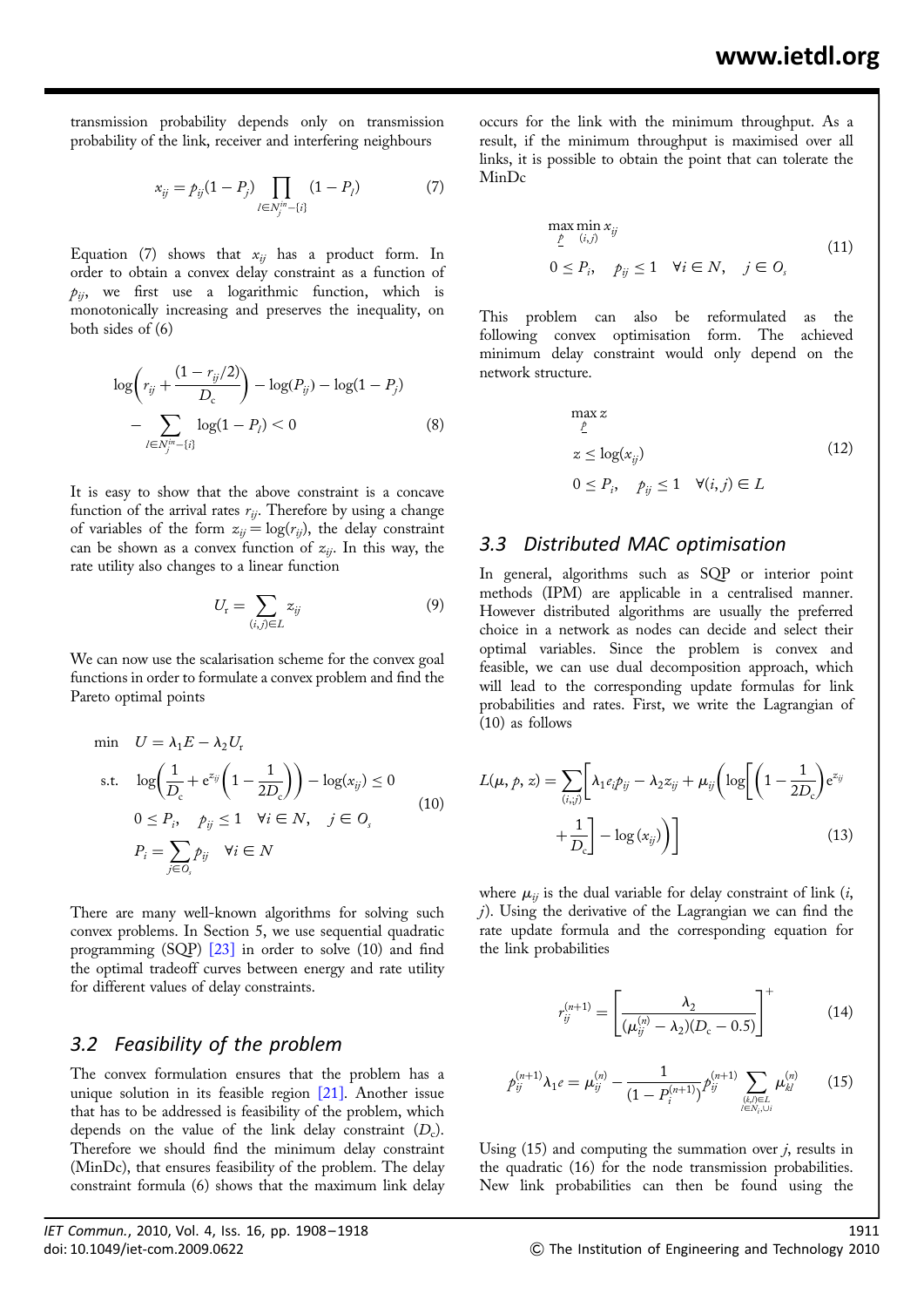updated node probability and dual variables

$$
(P_i^{(n+1)})^2 (\lambda_1 e_i) - P_i^{(n+1)} \left( \sum_{\substack{(k,l) \in \mathcal{L} \\ l \in \mathcal{N}_l, \cup i}} \mu_{kl}^{(n)} + \sum_{l \in O_i} \mu_{il}^{(n)} + \lambda_1 e_i \right) + \sum_{l \in O_i} \mu_{il}^{(n)} = 0
$$
\n(16)

$$
p_{ij}^{(n+1)} = \text{proj}_{0 < p} \left[ \mu_{ij}^{(n)} \left( \lambda_1 e_i + \frac{1}{1 - P_i^{(n+1)}} \sum_{\substack{(k,l) \in L \\ l \in N_l, \cup l}} \mu_{kl} \right)^{-1} \right] \tag{17}
$$

where,  $\text{proj}_{c_1<\kappa< c_2}$  denotes projection of results over the constraint set  $c_1 < x < c_2$ 

$$
\text{proj}_{c_1 < x < c_2}(x) = \max\{c_1, \, \min\{x, \, c_2\}\}
$$

By computing the gradient of the Lagrangian in terms of the vector of dual variables, the following formula can be used to update dual variables

$$
\mu_{ij}^{(n+1)} = \left[ \mu_{ij}^{(n)} + \alpha_n \left\{ \log \left[ \left( 1 - \frac{1}{2D_c} \right) r_{ij}^{(n)} + \frac{1}{D_c} \right] - \log(x_{ij}^{(n)}) \right\} \right]^+ \tag{18}
$$

Convergence of this dual decomposition algorithm is guaranteed for small values of  $\alpha_n$  or when  $\alpha_n$  goes to zero for large values of  $n \times 24$ . It should be mentioned that in our numerical analysis, we have used a constant small step size since such choice does not require synchronous update of the step size in the whole network.

#### 3.4 Suboptimal MAC problem

We have considered the problem of rate utility optimisation without delay constraint in [17] and proposed a noniterative distributed solution for it. A non-iterative suboptimal algorithm for the delay constrained problem, (10), can also be proposed by first ignoring the delay constraint and then setting the link rates based on the achieved throughput such that the delay constraint is satisfied

$$
r_{ij} = \frac{D_{\rm c}x_{ij} - 1}{D_{\rm c} - (1/2)}
$$

The question that arises here is the performance tightness of the optimal and proposed suboptimal algorithms. For some special cases that delay constraint or throughput is high

enough we can suppose  $D_c \gg 1/x_{ii} > 1$  and thus

$$
r_{ij} = \frac{D_{\rm c}x_{ij} - 1}{D_{\rm c} - (1/2)} \simeq x_{ij} - \frac{1}{D_{\rm c}} \simeq x_{ij}
$$

However, since there is no constraint on the minimum throughput of the links in general, this value may become so small that for some values of  $(i, j)$ , we have  $D_c < 1/x_{ij}$ and it becomes impossible to satisfy the delay constraint for such links. In Section 5, we address the performance of the suboptimal algorithms through numerical analysis and show that in typical scenarios the suboptimal algorithm behaves quite similar to the optimal one.

## 4 Cross-layer optimisation with end-to-end delay constraint

In this section, we address the end-to-end scenario. Based on the delay formulation discussed in Section 2.2, we first formulate the problem for the end-to-end case and provide a convex formulation for it. The first order and Newtonlike algorithms are then provided in order to achieve distributed algorithms.

#### 4.1 Problem formulation

The cross-layer optimisation problem considering both the MAC and transport layers is similar to the MAC problem in Section 3 and a multi-objective problem of energy minimisation and rate utility maximisation is considered. Here, the rate utility function is defined as sumlog of session rates which achieves proportional fairness among sources. The tradeoff between energy and rate utility can be controlled using scalars  $\lambda_1$  and  $\lambda_2$ . We assume that each session have a separate delay constraint  $D_s$ , which depends on its source requirements

$$
\min_{p_{ij}, y_j, r_{ij}} \lambda_1 \sum P_i e_i - \lambda_2 \sum_{s \in S} \log(y_s) \quad \text{(objective function)}
$$
\ns.t.  $r_{ij} \le x_{ij} \quad \forall (i, j) \in L$ \n
$$
r_{ij} = \sum_{s \in S(i,j)} y_s
$$
\n
$$
y_s \ge 0 \qquad \forall s \in S
$$
\n
$$
\sum_{(i,j) \in L_s} \frac{1 - (r_{ij}/2)}{x_{ij} - r_{ij}} < D_s \quad \text{(end-to-end delay constraint)}
$$
\n
$$
\sum_{j \in O_i} p_{ij} = P_i \quad \forall i \in N
$$
\n
$$
0 \le p_{ij} \le 1 \quad \forall (i,j) \in L
$$
\n
$$
\forall i \in N
$$
\n
$$
P_i \le 1 \qquad \forall i \in N
$$
\n(19)

 $r_{ii}$  shows the total rate that passes through link  $ij$ . Since the link throughput  $x_{ij}$  that appears in the delay constraint is equal to the service rate of the link and has a product form of (7), problem (19) would not be in the standard convex optimisation form. In order to convert it into convex form,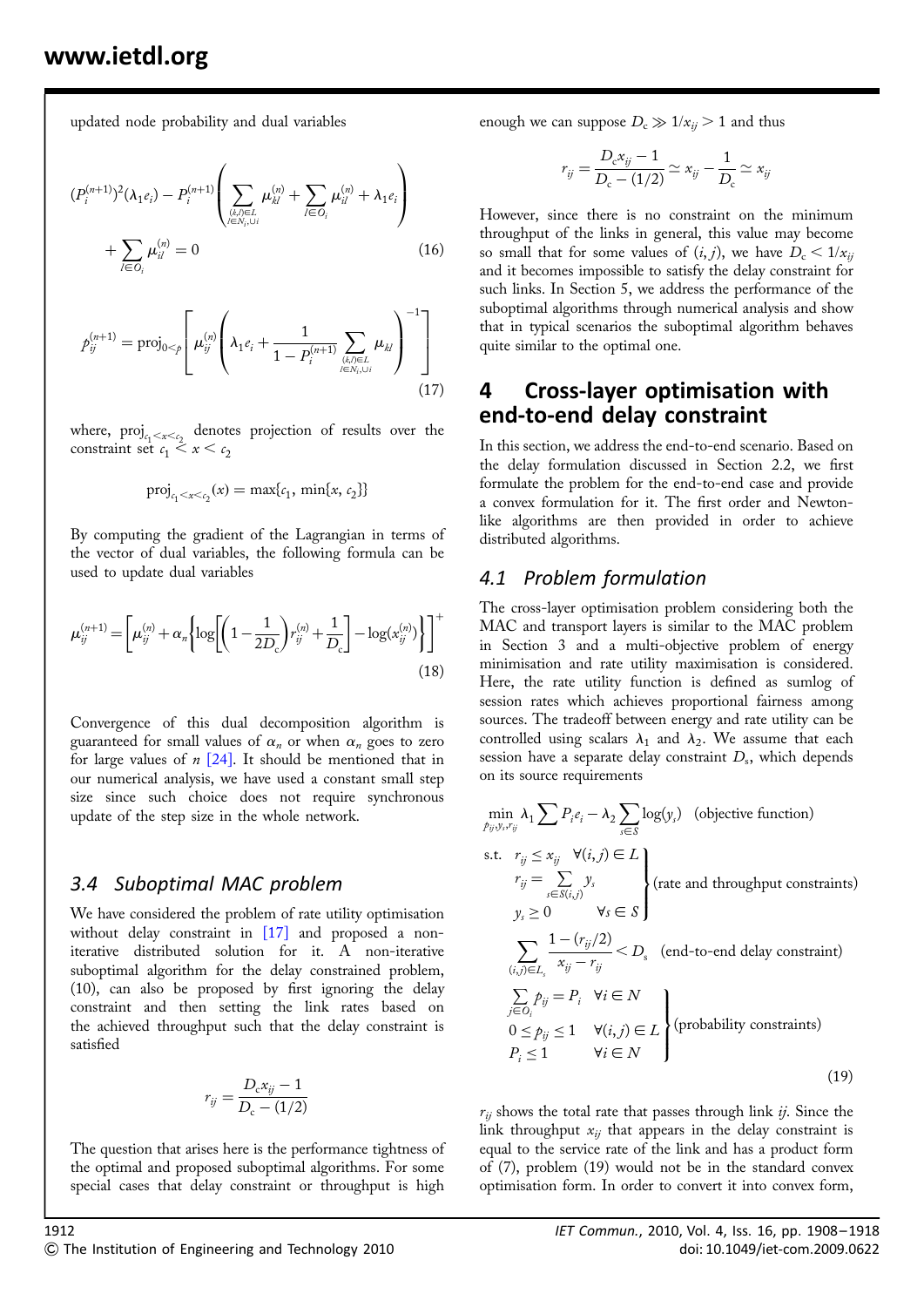first we define  $D_{ij}$  as an auxiliary variable for each link and convert the end-to-end delay constraint as (see (20))

Although the constraint function becomes a linear function of link probabilities  $(p_{ij})$ , it has the form  $log(ar_{ii} + b) - c < 0$ , which is not a convex function in its initial form. Therefore by defining  $z_s = \log(y_s)$  the following convex optimisation problem, which has a unique solution in its feasible region is achieved

$$
\min_{z_s, D_{ij}, p_{ij}} \lambda_1 \sum P_i e_i^{tot} - \lambda_2 \sum_{s \in S} z_s
$$
\n
$$
\text{s.t.} \quad \log \left( \frac{1}{D_{ij}} + \left( \sum_{s \in S(i,j)} e^{z_s} \right) \left( 1 - \frac{1}{2D_{ij}} \right) \right)
$$
\n
$$
\leq \log(x_{ij}); \forall (i,j) \in L \sum_{(i,j) \in L_s} D_{ij} \leq D_s \quad \forall s \in S
$$
\n(21)

Probability and session rate constraints

Note that the first constraint also guarantees the link rate constraint, where arrival rate should be smaller than the service rate

$$
\sum_{s \in S(i,j)} e^{z_s} \leq x_{ij}
$$

Problem (21) is in the form of a standard convex optimisation problem and can be solved using IPM [21] or SQP [23]. Such techniques can be used to achieve a centralised solution.

#### 4.2 Distributed solutions

Here, we describe two different distributed algorithms for solving the delay-constrained energy-rate optimisation. First, we assume constant transmission probabilities  $(p_{ii})$  in (19) and reformulate the problem as follows

$$
\min_{y_i, D_{ij}} \lambda_1 \sum_{i \in N} P_i e_i - \lambda_2 \sum_{s \in S} \log(y_s)
$$
\n
$$
\left(\sum_{s \in S(i,j)} y_s\right) \left(1 - \frac{1}{2D_{ij}}\right) + \frac{1}{D_{ij}} \le x_{ij} \quad \forall (i,j) \in L
$$
\n
$$
\sum_{\substack{(i,j) \in L_i \\ y_s \ge 0}} D_{ij} < D_s \quad \forall s \in S
$$
\n
$$
y_s \ge 0 \qquad \forall s \in S
$$
\n
$$
D_{ij} > 0 \qquad \forall (i,j) \in L
$$
\n(22)

Problem (22) is the delay-constrained congestion control

problem, which has convex objective and constraint functions. In order to propose a distributed solution for (22), we use a common method of dual decomposition  $[4-$ 6] and write Lagrangian function for this problem

$$
\mathcal{L}(y, D, \mu, v) = \sum_{(i,j)\in L} \left[ \lambda_1 p_{ij} e_i + \mu_{ij} \left( \frac{1}{D_{ij}} \right) + \left( \sum_{s \in S(i,j)} y_s \right) \left( 1 - \frac{1}{2D_{ij}} \right) - x_{ij} \right) \right]
$$

$$
- \sum_{s \in S} \left[ \lambda_2 \log(y_s) - v_s \left( \sum_{(i,j)\in L_s} D_{ij} - D_s \right) \right]
$$
(23)

where,  $\mu_{ii}$  and  $\nu_{s}$  are Lagrangian variables related to link and session delay constraints, respectively. The Lagrangian can be rewritten and decomposed to achieve the following subproblems for links and sources

$$
\min_{D_{ij}} D_{ij} \sum_{s \in S(i,j)} \nu_s - \mu_{ij} \left( 0.5 \sum_{s \in S(i,j)} y_s - 1 \right) \frac{1}{D_{ij}} \qquad (24)
$$
\n
$$
\text{s.t.} \quad D_{ij} > 1/x_{ij}
$$

$$
\max_{y_s} \lambda_2 \log(y_s) - y_s \sum_{(i,j)\in L(s)} \mu_{ij} \left( 1 - \frac{1}{2D_{ij}} \right)
$$
\ns.t.

\n
$$
y_s \geq 0
$$
\n(25)

 $\mu_{ii}$  and  $v_s$  can be obtained using an iterative algorithm and in each step (24) and (25) should be solved in order to find session rates and link delays

$$
D_{ij}^{(n+1)} = \text{proj}_{\frac{1}{x_{ij}} < D} \left( \frac{\mu_{ij}^{(n)} (2 - \sum_{s \in S(i,j)} y_s^{(n)})}{2 \sum_{s \in S(i,j)} \mathbf{v}_s^{(n)}} \right)^{1/2} \tag{26}
$$

$$
y_s^{(n+1)} = \text{proj}_{0 < y} \left( \frac{\lambda_2}{\sum_{(i,j) \in L} \mu_{ij}^{(n)} (1 - 1/2D_{ij}^{(n)})} \right) \tag{27}
$$

Now, we propose two different methods to find Lagrangian variables and transmission probabilities. First, we use projected gradient scheme to achieve the following set of

$$
\frac{1 - (r_{ij}/2)}{x_{ij} - r_{ij}} \le D_{ij} \Longrightarrow \log \left(\frac{1}{D_{ij}} + r_{ij} \left(1 - \frac{1}{2D_{ij}}\right)\right) \le \log(x_{ij}); \forall (i, j) \in L \left\{\text{delay constraints}\right\}
$$
\n
$$
\sum_{(i,j) \in L_s} D_{ij} \le D_s \tag{20}
$$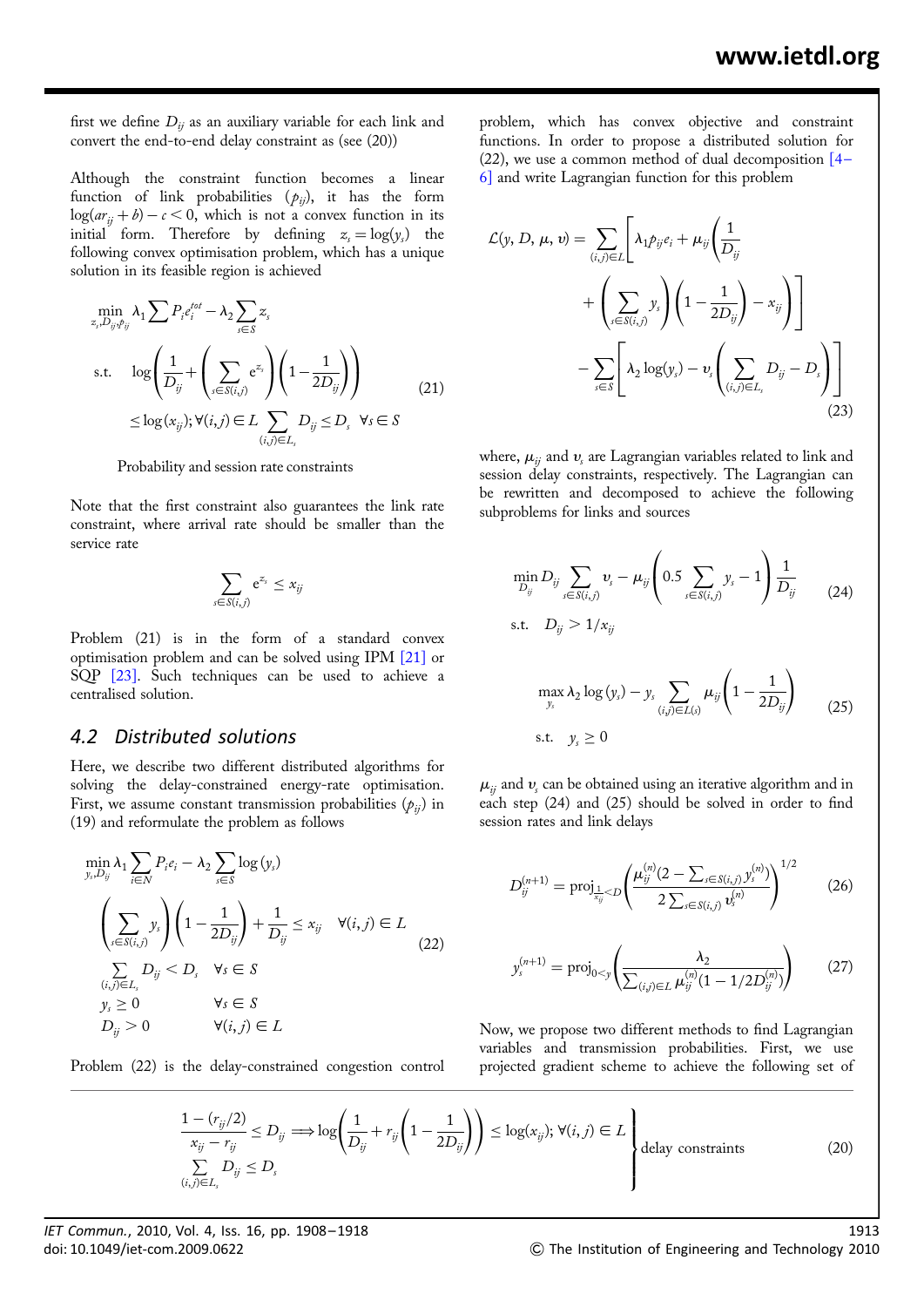update formulas

$$
b_{ij}^{(n)} = \left(1 - \frac{1}{2D_{ij}^{(n)}}\right) \left(\sum_{s \in S(i,j)} y_s^{(n)}\right) + \frac{1}{D_{ij}^{(n)}} - x_{ij}^{(n)}
$$
  

$$
\mu_{ij}^{(n+1)} = [\mu_{ij}^{(n)} + \alpha_n b_{ij}^{(n)}]^+
$$
 (28)

$$
g_s^{(n)} = \sum_{(i,j)\in L(s)} D_{ij}^{(n)} - D_s
$$
  

$$
v_s^{(n+1)} = [v_s^{(n)} + \beta_n g_s^{(n)}]^+
$$
 (29)

where,  $[x]^+$  denotes max(0, x) and,  $\alpha_n$  and  $\beta_n$  are update coefficients, which should be small positive variables in order to ensure proper convergence.

Transmission probabilities can also be updated in the gradient direction. The sensitivity theorem [24] states that the gradient of the objective function at the optimal point relative to a variable constraint is equal to the Lagrangian vector of that constraint. By solving (22), the transmission probabilities can be updated in the gradient direction

$$
f_{ij}^{(n)} = \lambda_1 e_i - \sum_{(s,t)\in L} \mu_{st} \frac{\partial x_{st}(\mathbf{p}^{(n)})}{\partial p_{ij}}
$$
  

$$
p_{ij}^{(n+1)} = \text{proj}_{0\leq p\leq 1} (p_{ij}^{(n)} - \varphi_n f_{ij}^{(n)})
$$
 (30)

Also, as node transmission probabilities  $P_i$  should be projected on  $P_i \leq 1$ , all link probabilities should be reduced when this constraint is violated but they should also remain non-negative.

Although we may increase convergence rate using the Newton algorithm, such approach requires computing the Hessian matrix, which cannot be calculated with local information  $[25]$ . Thus, we propose a Newton-like algorithm which employs the diagonal elements of the Hessian and has a supper-linear convergence rate. Applying this algorithm to solve problem (22), the following update

formulas will be achieved for Lagrangian variables

$$
H_{ij}^{(n)} = \frac{b_{ij}^{(n)} - b_{ij}^{(n-1)}}{\mu_{ij}^{(n)} - \mu_{ij}^{(n-1)}}
$$
(31)  

$$
\mu_{ij}^{(n+1)} = [\mu_{ij}^{(n)} + \alpha_n b_{ij}^{(n)}/H_{ij}^{(n)}]^{+}
$$
  

$$
G_s^{(n)} = \frac{g_s^{(n)} - g_s^{(n-1)}}{v_s^{(n)} - v_s^{(n-1)}}
$$
(32)  

$$
v_s^{(n-1)} = [v_s^{(n)} + \beta_n g_s^{(n)}/G_s^{(n)}]^{+}
$$

Also, we use the same Newton-like method to update transmission probabilities and obtain the following iterative formulation

$$
F_{ij}^{(n)} = \frac{f_{ij}^{(n)} - f_{ij}^{(n-1)}}{p_{ij}^{(n)} - p_{ij}^{(n-1)}}
$$
  
\n
$$
\phi_{ij}^{(n+1)} = \text{proj}_{0 \le p} (\phi_{ij}^{(n)} + \varphi_n f_{ij}^{(n)} / F_{ij}^{(n)})^+
$$
\n(33)

In Section 5, we will compare the convergence rate of the gradient projection and the Newton-like algorithms through numerical results.

### 5 Numerical analysis

i

In our numerical analysis, we have mainly used the sample network of Fig. 1, containing 10 nodes, 12 links and 4 sessions. We should note that numerical results are obtained using MATLAB and its optimisation toolbox.

### 5.1 Centralised solution for MAC optimisation

As mentioned in Section 3, the MinDc of the links is a parameter that should be properly computed by solving (12) to guarantee that the selected delay constraint will not result in an infeasible problem. For the sample network of Fig. 1, solving (12) has led to a MinDc value of 10.47.



Figure 1 Topology of the sample network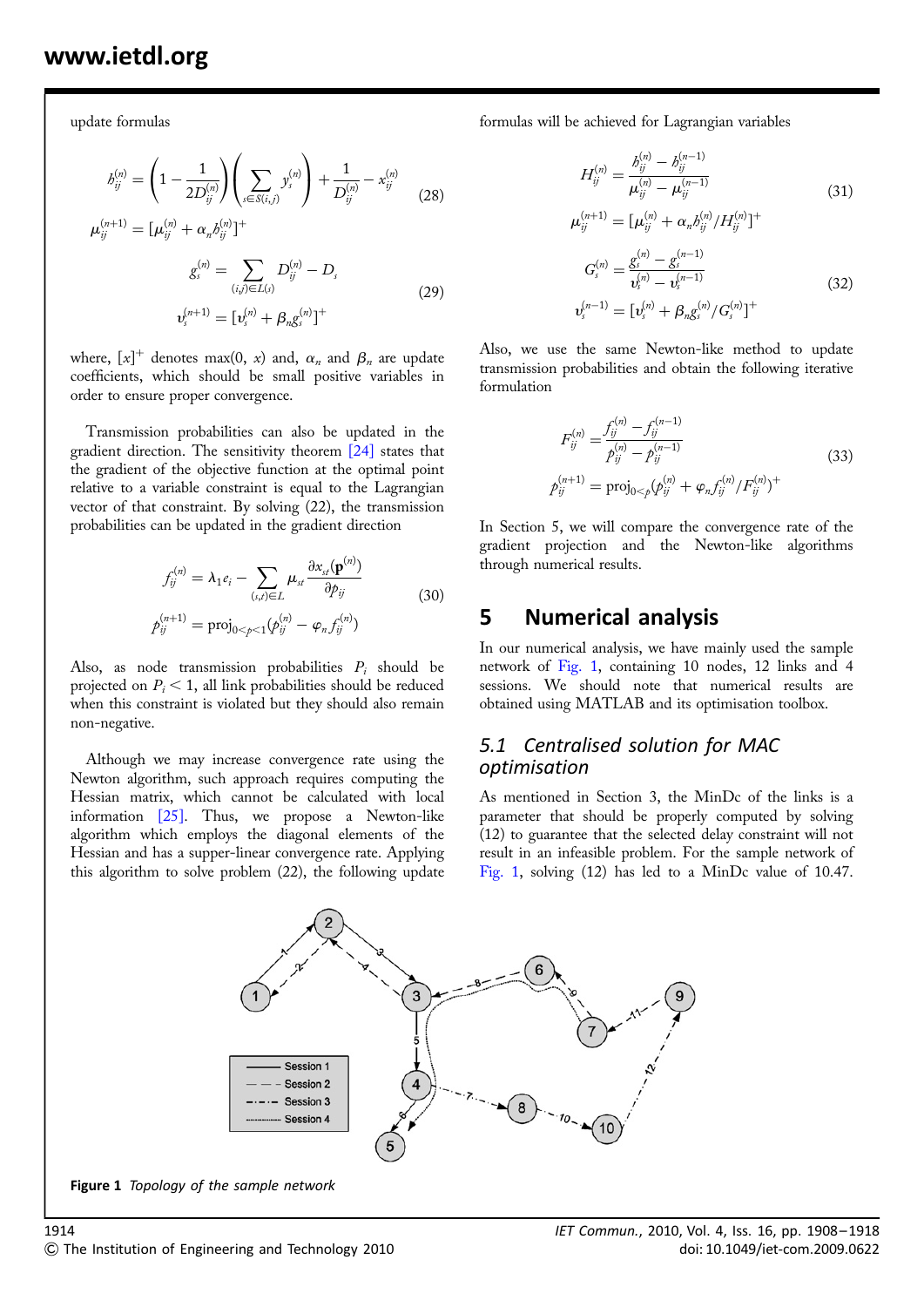Also, in order to understand effect of network topology on MinDc we have considered two special cases of linear and star networks with *n* nodes and  $(2n - 2)$  links. The linear network contains  $n$  nodes that are in a line and each node can transmit/receive packets to/from its neighbours. In the star network, node 1 is placed at the centre and can transmit/receive packets to/from all the other nodes. As shown in Fig. 2, for linear networks the minimum delay changes very slowly with the network size; however, for the star network it linearly increases as the number of nodes increases. This clearly provides a rule of thumb for analysis of complex networks and to estimate MinDc based on the maximum degree of the nodes in the network.

In problem (10) the parameters  $\lambda_1$  and  $\lambda_2$  can be changed in order to control the tradeoff between energy minimisation and rate utility maximisation. We also use the delay constraint of about  $4 \times$  MinDc or higher in order to obtain a large enough feasible region. Fig. 3 shows the tradeoff between energy and rate utility for two different delay constraints in case of the sample network. As the delay constraint becomes more relaxed, the optimal network consumes less energy and achieves higher rate utility. Also, three regions from left to right can be distinguished on each curve. At large values of  $\lambda_1$ , the energy is close to its minimum value and changes very slowly, but the rate utility decreases at a high rate. In the next region, the tradeoff between energy and rate utility is more evident. The last region is where rate utility slowly reaches its maximum value at the cost of doubling the energy consumption.

### 5.2 Distributed algorithm for MAC optimisation

A simple distributed algorithm (described in Section 3.3) is used for the case of  $(\lambda_1, \lambda_2) = (5, 0.1)$  and a delay constraint equal to 100. The algorithm starts from initial transmission probability of 0.1 for all links and results in



Figure 2 Value of the minimum delay constraint for star and linear networks



Figure 3 Optimal energy-rate utility tradeoff for different value of delay constraints and comparison of the suboptimal and optimal MAC optimisation algorithms



Figure 4 Convergence of the distributed MAC optimisation algorithm

The percentage of error in x is defined as  $|x(int) - x^{\text{opt}}|/|x^{\text{opt}}|$ 



Figure 5 Optimal energy, rate utility and delay tradeoff for the cross-layer problem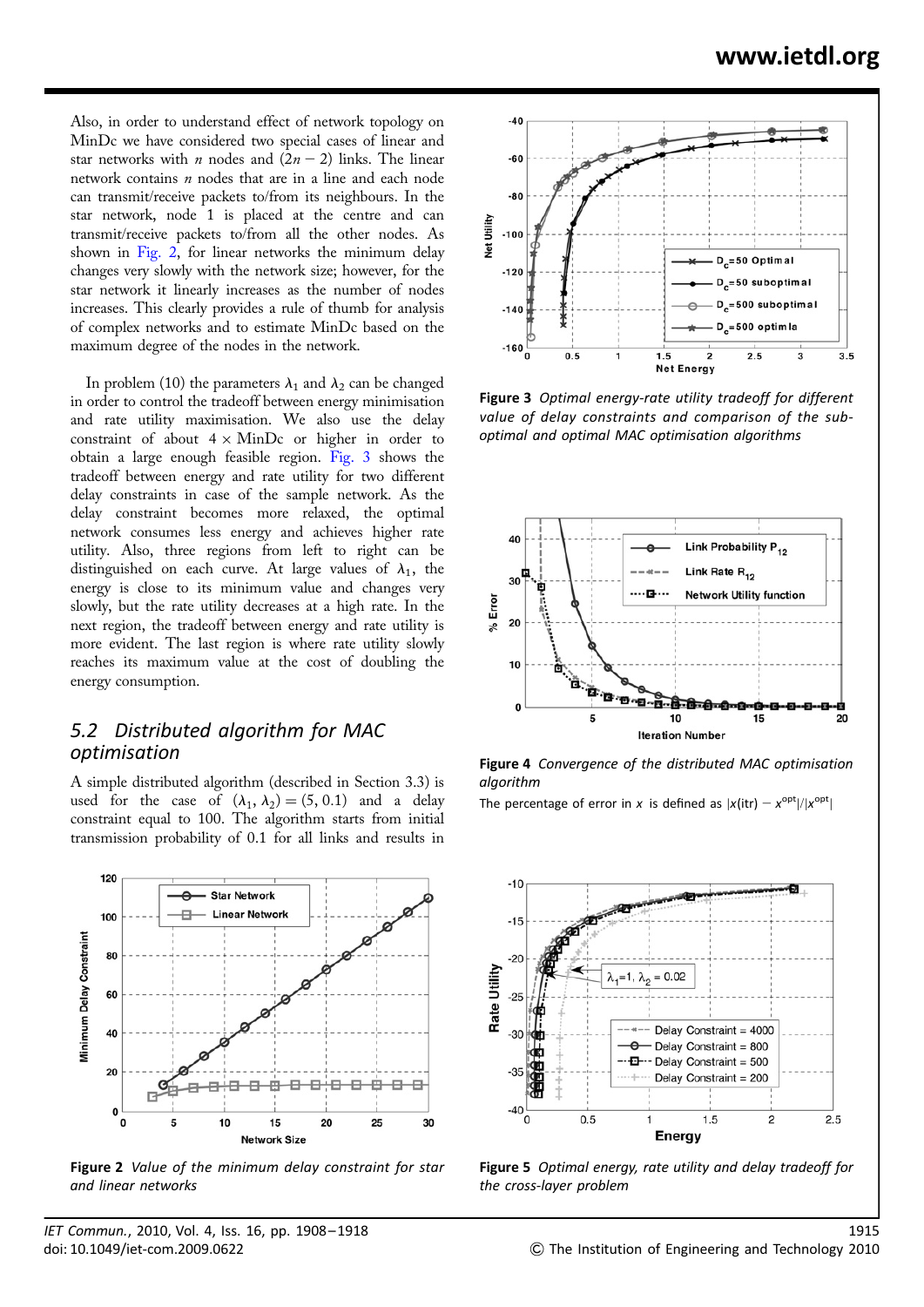

Figure 6 Convergence of distributed cross-layer optimisation algorithms a Gradient projection b Newton like

the convergence characteristics shown in Fig. 4 where the percentage of error in network cost function, transmission probability and rate of the link ( $i = 1, j = 2$ ) are plotted for the iterations. Note that the error percentage of variable x in each iteration is defined as  $[|x(\text{itr}) - x^{\text{opt}}|]/|x^{\text{opt}}|$ . If we use an error of less than 1% as a measure of convergence, it can be verified that the distributed algorithm converges in about 12 iterations for the sample network.

We also proposed a suboptimal distributed algorithm in Section 3.3. This suboptimal algorithm is applied to the sample network and comparison with the optimal solution of MAC optimisation problem in Fig. 3 shows that performance of the suboptimal algorithm is tight to the optimal one.

### 5.3 Cross-layer optimisation results

The cross-layer optimisation problem (19) was shown in a convex form in (21) and solved for the sample network for different values of  $D<sub>s</sub>$  (session delay constraints),  $\lambda_1$  and  $\lambda_2$ in order to attain the optimal tradeoff between energy, rate and delay as illustrated in Fig. 5. It is assumed that the same delay constraint is applied for all of the sources. It shows that relaxing delay constraint higher than 800 slot times will not effectively change the rate utility and energy consumption.

The performance and complexity of gradient projection and Newton-like distributed solutions for the cross-layer problem (19) will be compared in Fig. 6. We have assumed  $(\lambda_1, \lambda_2)$  = (0.005,10) and an equal delay constraint of 100 packet time for all sessions. The error percentage of the iterative algorithm is computed for the rate of session 1  $v_1$ , transmission probability of link ( $i = 5$ ,  $j = 6$ ), and the rate utility function, as plotted in Fig.  $6a$  and  $b$ . As can be verified, the convergence rate of the Newton-like algorithm is about 10 times faster than the gradient projection; however, as  $(28)$ – $(33)$  show, the Newton-like algorithms require one division per update and also an additional memory for storage of the primal and dual variables of the previous iteration.



Figure 7 Comparing simulation and analytical results

### 5.4 Simulation results

In order to verify the model and formulations (mainly the queueing network model) we have simulated the network of Fig. 1 and compared the end-to-end delay results with analytical formulations provided in the paper. First, the cross layer problem is solved for different end-to-end delay constraints and the resulting session rates and link probabilities are used to simulate the network. We have assumed packet (or slot) length of 5 ms, and simulated the network for 1 h. As illustrated in Fig. 7, simulation and analytical results are close to each other for the network with small delays and their difference will increase for larger delays. Also, we have compared simulation results for the access scenario with or without dummy packets and as can be verified dummy packet transmission do not significantly affect end-to-end transmission delays.

# 6 Conclusions

The main contribution of this paper is to add the delay constraint to the previous work on network utility optimisation in random access networks. We have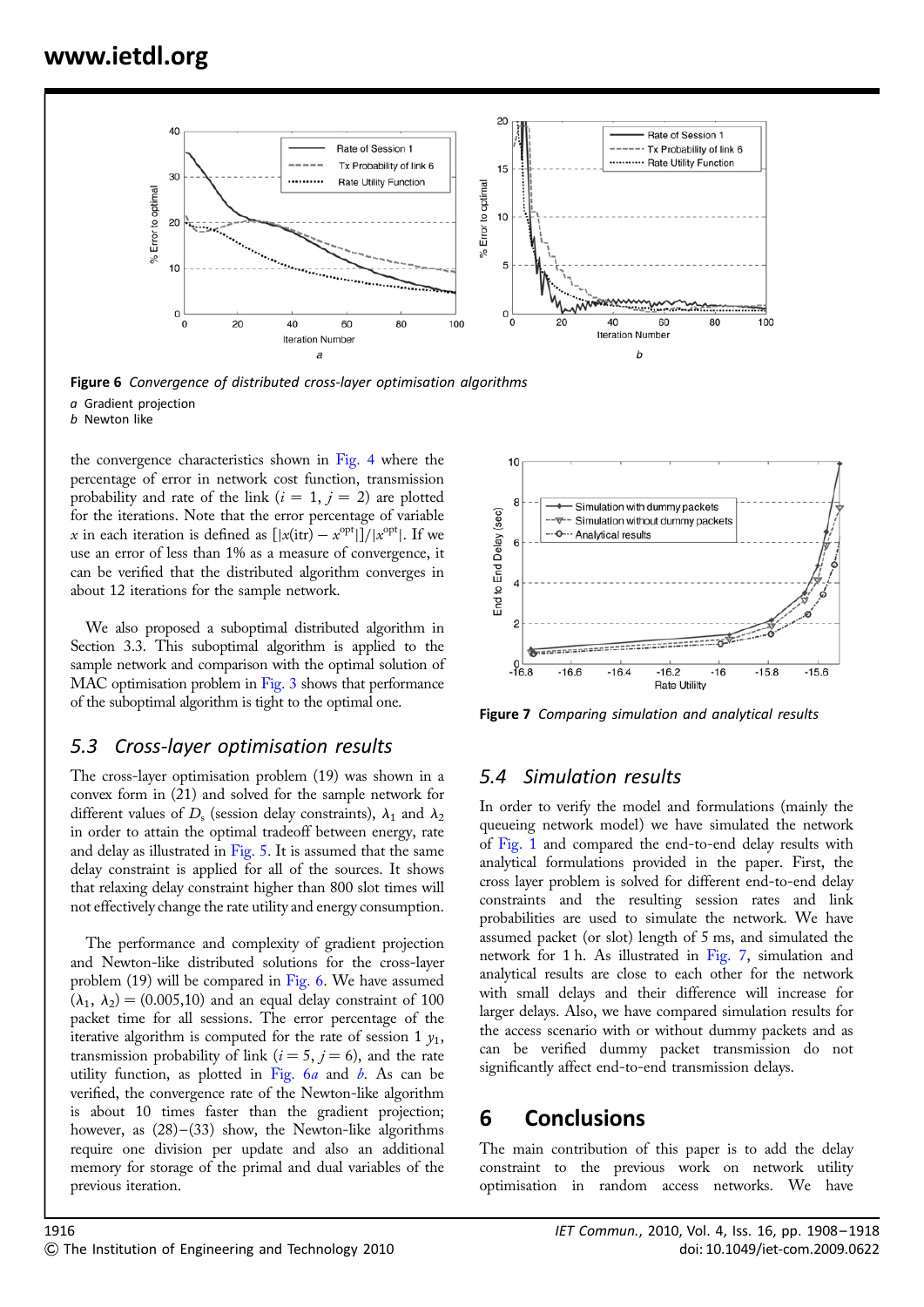modelled links as M/G/1 queues and used this model in order to calculate the average delay of the random access protocol. Based on the analysis and by defining the network utility as a function of rate and energy, two related problems are formulated: 'optimal MAC with link delay constraint' and 'optimal contention and congestion control with end-toend delay constraint'. Both of the problems are formulated as standard convex problems. Our numerical analysis shows that a tradeoff between energy, rate and delay in the random access network both for the MAC and cross-layer problems can be achieved.

For the MAC problem, the minimum delay constraint that ensures feasibility of the optimisation problem, MinDc, is defined and it is shown that a convex maxmin problem should be solved in order to find MinDc. Numerical results indicate that this value scales linearly with the maximum degree of the network nodes. The optimal and suboptimal distributed algorithms are also presented for the MAC problem. The main advantage of the non-iterative suboptimal algorithm is reduced message passing. Although we have shown that the suboptimal algorithm may not work in some special cases, it performs close to optimal in most of the circumstances.

The second part of the paper focuses on the cross-layer problem of MAC-transport optimisation where the end-toend delay constraint is also taken into account. The problem is formulated as a convex problem in order to provide a centralised solution and subsequently the sensitivity theorem is applied to achieve distributed solutions. The Newton-like distributed solution is thus proposed and shown to be faster than the gradient projection algorithm and thus reduces number of messages passing through the network for optimisation of the network.

# 7 Acknowledgment

This work is supported in part by Iran Telecommunication Research Center (ITRC).

# 8 References

[1] GOLDSMITH A.J., WICKER S.B.: 'Design challenges for energyconstrained ad hoc wireless networks', IEEE Wirel. Comm. Mag., 2002, 9, (4), pp. 8-27

[2] AKYLDIZ I., VURAN M., AKAN O., SU W.: 'Wireless sensor networks' (Computer Networks Elsevier, 2002), pp. 393– 422

[3] YE W., HEIDEMANN J., ESTRIN D.: 'An energy-efficient MAC protocol for wireless sensor networks'. INFOCOM, 2002, vol. 3, pp. 1567– 1576

[4] KELLY F., MAULLOO A., TAN D.: 'Rate control for communication networks: shadow prices, proportional fairness and stability', J. Oper. Res. Soc., 1998, 49, (3), pp. 237– 252

[5] WANG X., KAR K.: 'Cross-layer rate control for end-to-end proportional fairness in wireless networks with random access'. Proc. ACM Mobihoc'05, 2005, pp. 157– 168

[6] CHIANG M.: 'Balancing transport and physical layers in wireless multihop networks: jointly optimal congestion control and power control', IEEE JSAC, 2005, 23, pp. 104– 116

[7] NANDAGOPAL T., KIM T.E., GAO X., BHARGHAVAN V.: 'Achieving MAC layer fairness in wireless packet networks'. Proc. ACM/ IEEE MobiCom'00, Boston, USA, October 2000, pp. 87–98

[8] KAR K., SARKAR S., TASSIULAS L.: 'Achieving proportional fairness using local. Information in multi-hop Aloha networks', IEEE Trans. Autom. Control, 2004, 49, (10). pp. 1858– 1862

[9] MOHSENIAN RAD H., HUANG J., CHIANG M., WONG V.: 'Utilityoptimal random access: reduced complexity, fast convergence, and robust performance', IEEE Trans. Wirel. Commun., 2009, 8, (2), pp. 898-911

[10] cui s.: 'Cross-layer Optimization in Energy-constrained Networks'. PhD thesis, Stanford University Stanford, CA, June 2005

[11] MADAN R., CUI S., LALL S., GOLDSMITH A.J.: 'Cross-layer design for lifetime maxi-mization in interference-limited wireless sensor networks'. Proc. IEEE INFOCOM, 2005

[12] NAMA H., CHIANG M., MANDAYAM N.: 'Utility-lifetime tradeoff in self-regulating wireless sensor networks: a crosslayer design approach'. Proc. ICC'06, Istanbul, Turkey, June 2006

[13] BERTSEKAS D., GALLAGER R.: 'Data networks' (Prentice Hall, 1991)

[14] STOLYAR A.: 'Dynamic distributed scheduling in random access network', J. Appl. Probab., 2008, 45, (2), pp. 297– 313

[15] LIU J., STOYLAR A., CHIANG M., POOR H.V.: 'Queue based random access in wireless networks: optimality and stability', IEEE Trans. Inf. Theory, 2009, 55, (9), pp. 4087– 4098

[16] ALTMAN E., BARMAN D., AZOUZI R., JIMENEZ T.: 'A game theoritic approach for delay minimization in slotted aloha'. Proc. ICC'04, Paris, June 2004

[17] KHODAIAN A.M., KHALAJ B.H.: 'Energy and utility optimization in wireless networks with random access'. Proc. ICC'07, Glasgow, UK, June 2007